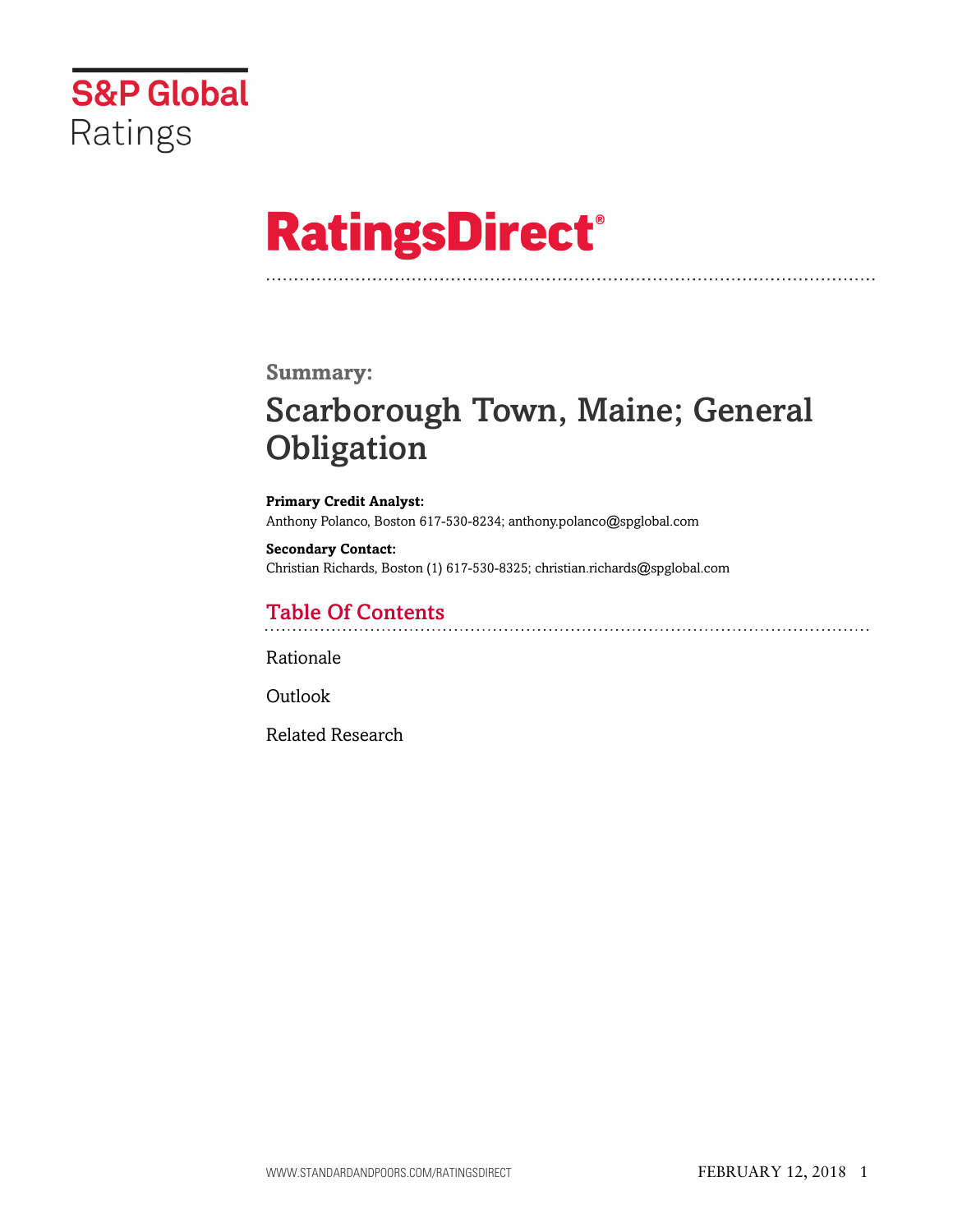# **Summary:** Scarborough Town, Maine; General Obligation

| <b>Credit Profile</b>                          |            |          |
|------------------------------------------------|------------|----------|
| US\$18.925 mil GO bnds ser 2018 due 11/01/2047 |            |          |
| Long Term Rating                               | AA+/Stable | New      |
| Scarborough Twn GO                             |            |          |
| Long Term Rating                               | AA+/Stable | Affirmed |

## <span id="page-1-0"></span>Rationale

S&P Global Ratings assigned its 'AA+' rating and stable outlook to Scarborough, Maine's series 2018 general obligation (GO) bonds and affirmed its 'AA+' rating, with a stable outlook, on the town's existing GO debt.

The town's full-faith-and-credit pledge secures the bonds. We rate the limited-tax GO debt on par with our view of Scarborough's general creditworthiness, reflected in the rating on the unlimited-tax GO bonds.

Officials intend to use series 2018 bond proceeds for various capital improvement projects.

The rating reflects our opinion of Scarborough's:

- Very strong economy, with access to a broad and diverse metropolitan statistical area (MSA);
- Strong management, with good financial policies and practices under our Financial Management Assessment (FMA) methodology;
- Adequate budgetary performance, with balanced operating results in the general fund but an operating deficit at the total-governmental-fund level in fiscal 2017;
- Strong budgetary flexibility, with an available fund balance in fiscal 2017 of 12.6% of operating expenditures;
- Very strong liquidity, with total government available cash at 19.8% of total-governmental-fund expenditures and 3.7x governmental debt service, and access to external liquidity we consider strong;
- Strong debt-and-contingent-liability position, with debt service carrying charges at 5.3% of expenditures and net direct debt that is 115.8% of total-governmental-fund revenue, as well as low overall net debt at less than 3% of market value; and
- Strong institutional framework score.

#### Very strong economy

We consider Scarborough's economy very strong. The town, with an estimated population of 19,885, is in Cumberland County in the Portland-South Portland MSA, which we consider broad and diverse. The town has a projected per capita effective buying income of 136% of the national level and per capita market value of \$190,369. Overall, market value was stable over the past year at \$3.8 billion in fiscal 2018. The county unemployment rate was 2.9% in 2016.

The town enjoys direct access to Maine's major arteries (interstates 95 and 295 and U.S. Route 1), connecting it to larger employment centers throughout Cumberland County. In addition to access to major markets in the region, Scarborough has a sizable employment base that includes small commercial and industrial businesses. There is no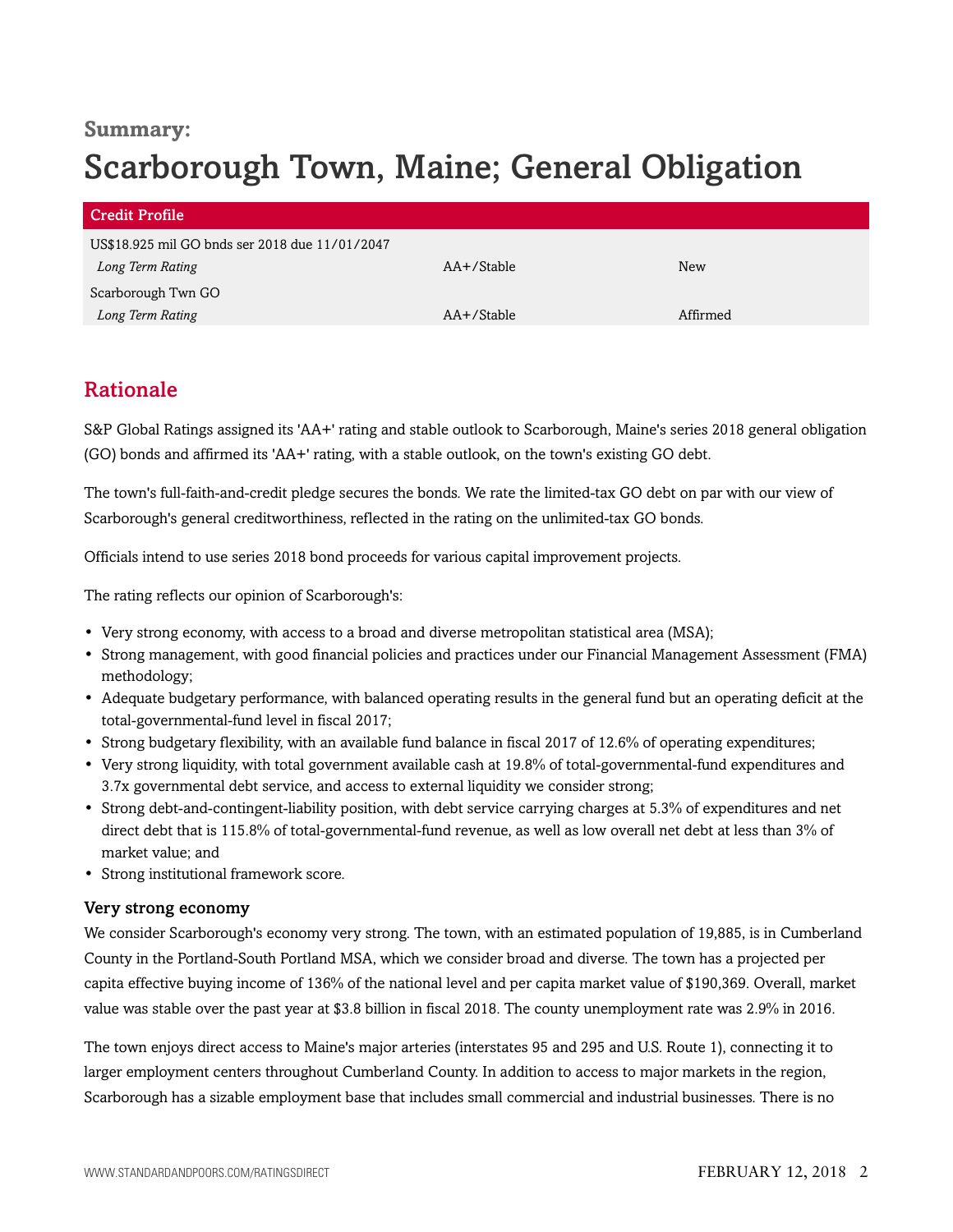taxpayer concentration with the 10 leading taxpayers accounting for 7% of assessed value.

Some leading employers include Scarborough, Hannaford Bros.' corporate headquarters, a U.S. Postal Service distribution center, and Maine Medical Center. Officials indicate the town's real estate market continues to grow with some of the leading taxpayers expanding their local operations. A new 288-unit multifamily residential development along Haigis Parkway is currently under construction, and management expects project completion within the next two years. Piper Shores, a senior retirement center, continues to expand, completing new additions to its campus while evaluating additional growth and expansion plans.

In addition, Nonesuch River Brewing has completed construction of a 10,000-square-foot building that houses a local brewery and restaurant. Management indicates that a local private investment group has purchased a racehorse track and that the group plans to develop the site. Therefore, we expect the local area economy to remain very strong for the near future.

#### Strong management

We view the town's management as strong, with good financial policies and practices under our FMA methodology, indicating financial practices exist in most areas but that governance officials might not formalize or monitor all of them on a regular basis.

Highlights include management's strong focus on financial and capital planning, evidenced by Scarborough's five-year capital improvement plan, which sets parameters and outlines debt and nondebt financing for all capital projects. The town adheres to its formal investment policy with annual reporting of investments to the town council. Finance officials present monthly variance reports to the town manager and quarterly reports to the town council. Management budgets conservatively, coupled with at least a four-year historical trend analysis.

Scarborough manages reserves in accordance with its stated policy. Management also maintains, and follows, a formal debt-management policy. The formal reserve policy targets an unassigned fund balance at 10% of the budget but not less than 8.3%, which the town is adhering to as of fiscal 2017.

#### Adequate budgetary performance

Scarborough's budgetary performance is adequate, in our opinion. The town had balanced operating results in the general fund of 0.1% of expenditures but a deficit result across all governmental funds of 1.8% of expenditures in fiscal 2017.

We adjusted fiscal 2017 performance for recurring transfers and nonrecurring revenue and expenditures. The town posted a slight general fund deficit of \$2.2 million prior to transfers and other financing sources. Management mainly attributes this deficit to lower-than-expected state aid, particularly school aid. However, management indicates it does not currently expect to receive lower state aid since it is at the minimum cap under state law. Therefore, management expects state aid to remain flat or increase. With the inclusion of transfers and adjusting for one-time capital expenditure paid for with bond proceeds, the town had balanced operations for fiscal 2017.

The fiscal 2018 budget totals \$83.7 million and includes a fund balance appropriation of \$2.1 million, which the town has historically done primarily for school-related expenditures. Management reports budget-to-actual results are tracking favorably with revenue exceeding the budget and expenditures on target. Officials currently expect to end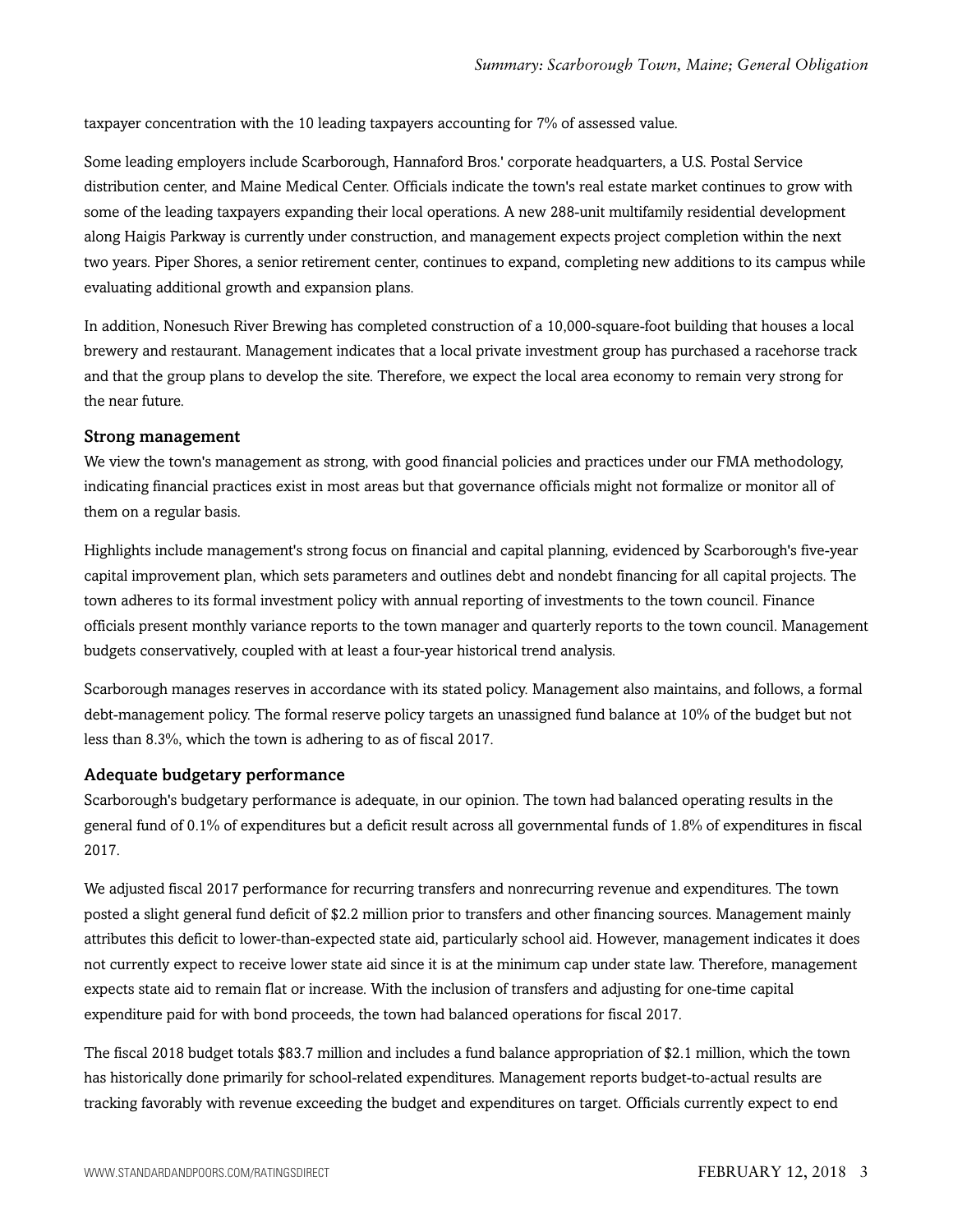fiscal 2018 with positive operations. Therefore, we expect budgetary performance to remain at least, adequate. Property taxes account for 80% of general fund revenue, followed by intergovernmental revenue at 11%. Tax collections remain strong, averaging 99% over the past three years.

#### Strong budgetary flexibility

Scarborough's budgetary flexibility is strong, in our view, with an available fund balance in fiscal 2017 of 12.6% of operating expenditures, or \$10.7 million.

The town has consistently maintained, what we consider, strong budgetary flexibility over the past three fiscal years. Management attributes the increase in available reserves for fiscal 2017 primarily to its shifting some restricted reserves into assigned fund balance. Officials currently expect to end fiscal 2018 with an increase in available reserves. The town has a formal reserve policy that targets maintaining unassigned fund balance at 10% of the budget but no less than 8.3%, which it began to adhere to in fiscal 2017.

Scarborough also has an interfund loan receivable of about \$2.6 million in the general fund due from the Haigis Parkway assessment fund. The town holds a restricted fund balance of \$2.7 million to cover current shortfalls in receivables from the school district. Officials indicate the general fund has not experienced any shortfalls in payments. They expect to repay the remaining balance within the next two fiscal years to three fiscal years. Therefore, we expect budgetary flexibility to remain, at least, strong.

#### Very strong liquidity

In our opinion, Scarborough's liquidity is very strong, with total government available cash at 19.8% of total-governmental-fund expenditures and 3.7x governmental debt service in fiscal 2017. In our view, the town has strong access to external liquidity if necessary.

Scarborough has issued GO bonds every year for the past 15 years, supporting its strong access to external liquidity. The town does not currently have investments we consider permissive or aggressive because its investments are mainly in governmental funds, including money-market funds with maturities of less than one year. In addition, it does not have any contingent-liquidity risks from financial instruments with payment provisions that change upon the occurrence of certain events. Therefore, we expect liquidity to remain very strong.

#### Strong debt-and-contingent-liability profile

In our view, Scarborough's debt-and-contingent-liability profile is strong. Total-governmental-fund debt service is 5.3% of total-governmental-fund expenditures, and net direct debt is 115.8% of total-governmental-fund revenue. Overall net debt is low at 2.8% of market value, which is, in our view, a positive credit factor.

With this issuance, Scarborough will have about \$103.4 million of total direct debt outstanding. Officials currently plan to issue about \$8 million of additional debt over the next two years for various capital improvement projects as existing debt expires. Even with this additional debt, we expect the town's debt profile to remain strong. However, should overall net debt increase above 3% of market value and cause debt ratios to weaken, we believe the town's debt profile could weaken.

Scarborough's combined required pension and actual other-postemployment-benefit (OPEB) contribution totaled 1.9% of total-governmental-fund expenditures in fiscal 2017. The town made its full annual required pension contribution in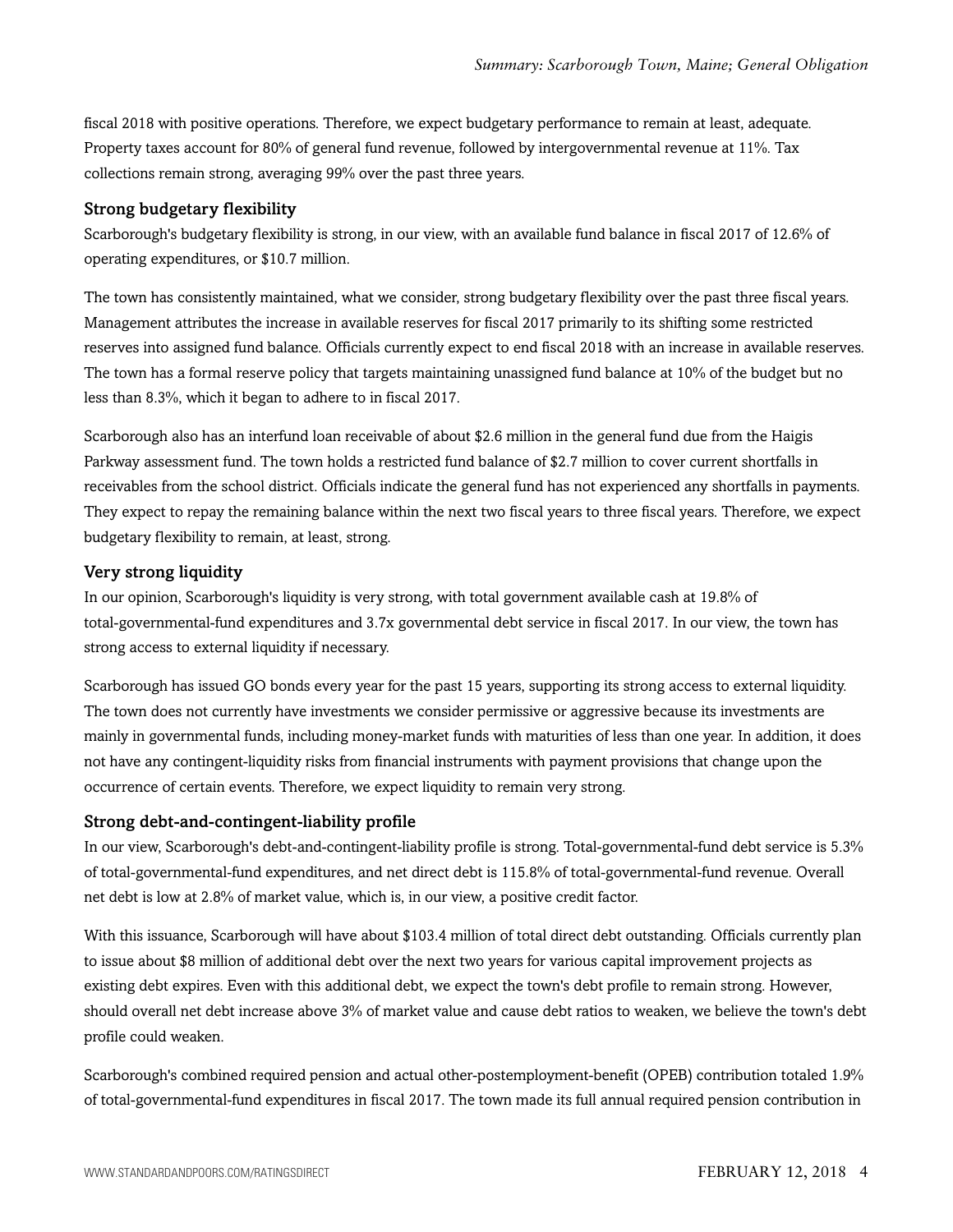fiscal 2017.

Scarborough contributes to the Maine Public Employees' Retirement System, a defined-benefit plan, for pensions and the International City Manager's Assn. (ICMA) money-purchase plan, a defined-contribution plan. The town's share of the defined-benefit plan's net pension liability for town and school department employees was a combined \$8.5 million with an 82% funded ratio. Scarborough has made its full contractually required contribution to the plan during the past three fiscal years. Scarborough matches up to 6% of employee contributions to the ICMA plan. In addition, it provides OPEB as an implicit rate subsidy to retirees.

#### Strong institutional framework

<span id="page-4-0"></span>The institutional framework score for Maine municipalities is strong.

### **Outlook**

The stable outlook reflects S&P Global Ratings' opinion of Scarborough's very strong economy and liquidity. We believe the town's strong budgetary flexibility, management conditions, and debt profile further support the rating. We expect officials will continue to manage the budget accordingly and maintain the town's strong budgetary flexibility and, at least, an adequate debt profile. Therefore, we do not expect to change the rating during our two-year outlook period.

#### Upside scenario

Over time, if the town were to increase reserves comparable with those of higher-rated peers, consistently through strong budgetary performance, while sustaining a strong debt-and-contingent-liability profile, coupled with a very strong economy, we could raise the rating.

#### Downside scenario

If financial performance were to deteriorate, leading to a continuous reduction of reserves and weakening of budgetary flexibility, or if the debt profile were to weaken, we could lower the rating.

### <span id="page-4-1"></span>Related Research

- S&P Public Finance Local GO Criteria: How We Adjust Data For Analytic Consistency, Sept. 12, 2013
- Incorporating GASB 67 And 68: Evaluating Pension/OPEB Obligations Under Standard & Poor's U.S. Local Government GO Criteria, Sept. 2, 2015
- 2017 Update Of Institutional Framework For U.S. Local Governments

Certain terms used in this report, particularly certain adjectives used to express our view on rating relevant factors, have specific meanings ascribed to them in our criteria, and should therefore be read in conjunction with such criteria. Please see Ratings Criteria at www.standardandpoors.com for further information. Complete ratings information is available to subscribers of RatingsDirect at www.capitaliq.com. All ratings affected by this rating action can be found on the S&P Global Ratings' public website at www.standardandpoors.com. Use the Ratings search box located in the left column.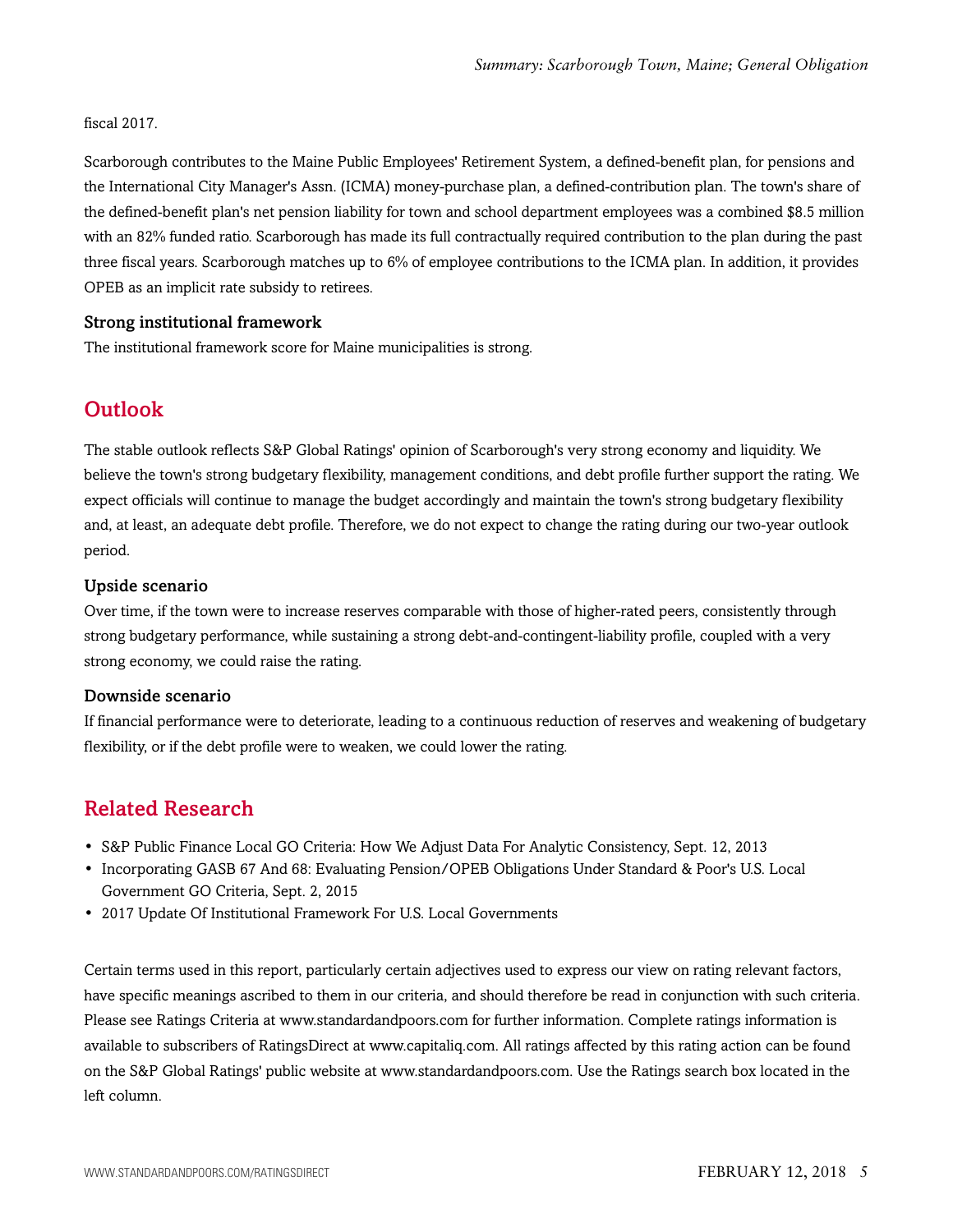*Summary: Scarborough Town, Maine; General Obligation*